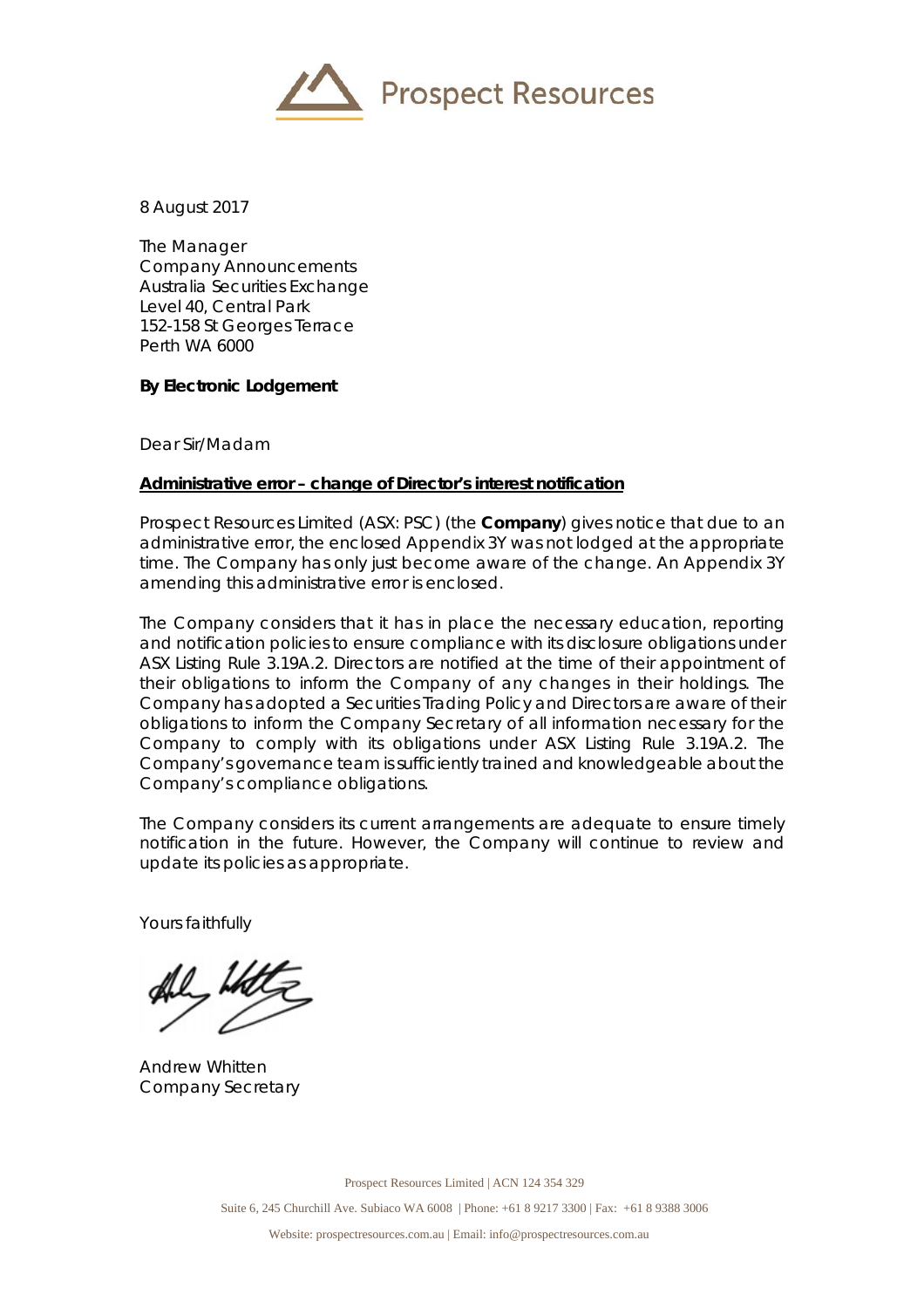#### *Rule 3.19A.2*

# **Appendix 3Y**

# **Change of Director's Interest Notice**

*Information or documents not available now must be given to ASX as soon as available. Information and documents given to ASX become ASX's property and may be made public.*

Introduced 30/09/01 Amended 01/01/11

| Name of entity Prospect Resources Limited |  |
|-------------------------------------------|--|
| <b>ABN 30 124 354 329</b>                 |  |

We (the entity) give ASX the following information under listing rule 3.19A.2 and as agent for the director for the purposes of section 205G of the Corporations Act.

| <b>Name of Director</b> | Manana Nhlanhla |
|-------------------------|-----------------|
| Date of last notice     | 6 May 2016      |

### **Part 1 - Change of director's relevant interests in securities**

*In the case of a trust, this includes interests in the trust made available by the responsible entity of the trust*

Note: In the case of a company, interests which come within paragraph (i) of the definition of "notifiable interest of a director" should be disclosed in this part.

| <b>Direct or indirect interest</b>                                                                                                                  | Indirect                                                       |  |
|-----------------------------------------------------------------------------------------------------------------------------------------------------|----------------------------------------------------------------|--|
| Nature of indirect interest<br>(including registered holder)<br>Note: Provide details of the circumstances giving rise to the relevant<br>interest. | Director of Armoured<br>Fox<br>Capital<br>Proprietary Limited. |  |
| Date of change                                                                                                                                      | On or around 24 November 2016                                  |  |
| No. of securities held prior to change                                                                                                              | 119,860,889                                                    |  |
| <b>Class</b>                                                                                                                                        | Fully paid ordinary shares                                     |  |
| <b>Number acquired</b>                                                                                                                              | Nil                                                            |  |
| <b>Number disposed</b>                                                                                                                              | 11,700,000                                                     |  |
| <b>Value/Consideration</b><br>Note: If consideration is non-cash, provide details and estimated<br>valuation                                        | \$0.024 per share, resulting in proceeds of<br>AU\$280,800     |  |
| No. of securities held after change                                                                                                                 | 108,160,889                                                    |  |

<sup>+</sup> See chapter 19 for defined terms.